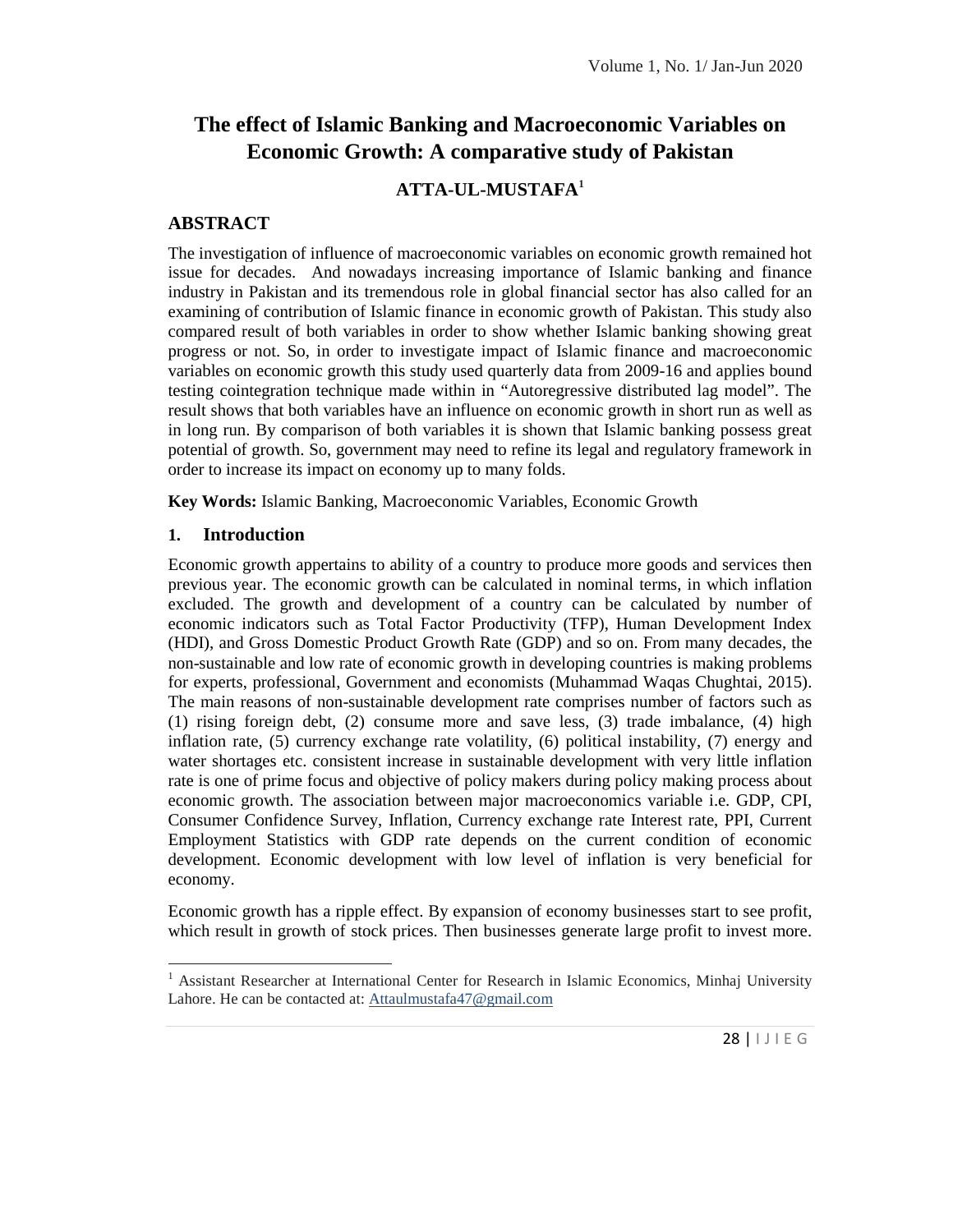So, result in increased employment rate. That leads to an increase in income which inspires the costumers to buy more. The higher purchasing accelerates economic growth more. So, almost every country is concerned about it. This makes economic growth the most watched economic indicator.

If we look at the countries that have achieved rapid and sustain economic growth contain two features. Firstly, they invest in education sector. Investment in education provides two benefits. Firstly, it increases the productivity of labor. And secondly, it decreases the poverty in a country. Second features of countries who achieve good economic growth is that they provide good capital market. As a result, the foreign investors attract there and it overall result increase of foreign direct investment. Which ultimately increase economics growth.

Regardless, of the concept of economic boom that dealt with many prominent economists who searching to find out whose variable  $\&$  instruments effect economic growth most. Despite of the large number of researches in determining the best instrument for economic growth. Still, we are unable to show why some countries grow faster and some at a low pace.

The process of economic growth is very complicated and there are too much factors who contribute in increasing economic growth. Now we will show some theoreticians and researchers that pitch in this precious area According to Artelarisit (2007) we up till now do not have a general hypothesis about economic growth which help us in order to understand this concept. This is due to lack of unified theory.

# **2. Objectives of The Study**

Following are the objectives of this study:

- Check the effect of macroeconomic variables on economic growth
- Check the effect of Islamic banking variables on economic growth
- Compare the effect of both variables

# **3. Theories on Economic Growth In History**

The first one who made the theory of economic growth was Adam Smith. He considered that economic growth did not only effect by human capital, labor, technology, export etc yet of combined effect of everyone in immediate manner (Kryeziu, 2016).

The best and the biggest addition of Adam Smith was the addition of the word "incremental revenue" in the economy which was founded on the division of labor and specialization. Other things that was added by Adam Smith was that exchange of labor and free trade are the strong process of economic growth. ("The Wealth of the nation", 1776).

The theory of economic growth also explained by Harrod and Domer in 1946. They said that rate of economic growth depends on relation between savings and coefficients of capital.

was made by<br>pmics for his<br>nology, labor<br>h in U.S per<br>29 |  $1 \cup 1 \in G$ The theory of economic growth got also attention in 50s. In that time this theory was made by neo classical mainly by Robert M. Solow. That also won Nobel Prize in economics for his Solow growth model. Solow gave his all attention to only three variable technology, labor and capital. From this he concluded "less than half of the productivity growth in U.S per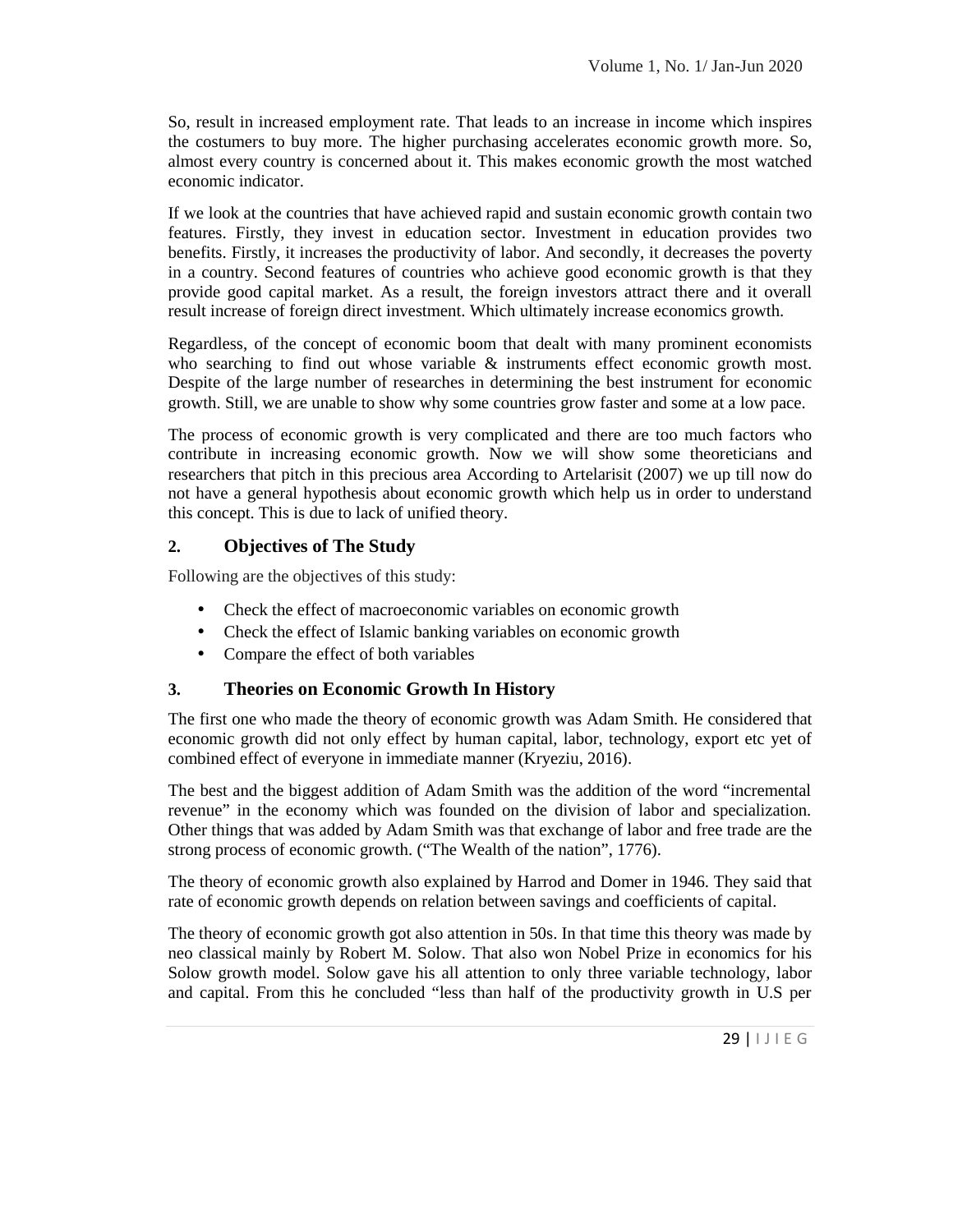capita productivity and real rent ability payments can be attributed to the increase of its capital".

In mid 80s except the theories of neo classical no other special theory on growth was developed. But in this year the empirical studies and research on economic growth was established. And the first one was "endogenous growth theories". These theories are linked with names of G. Grossman Heplman etc. These theories were emerged on only one supposition that a single decision taker is rational, and he is not adopter.

The major factors on which economic growth depend was interest rate, government expenditure and inflation rate. The effect of interest rate and government expenditure is quite identical in most cases. But effect of inflation with economic growth is not linear. The inflation effect positively at its threshold level. And then after that level it start to effect negatively (Mbulawa, 2015).

### **3.1. Influence of Major Economic Variables on Global Economy**

It was foreseen earlier in the world economic report that global economy become considerably debilitate in the year 2012-13. Effect of economic Boom on the developed countries are decreasing which result in decrease demand for their exports, high fluctuations in capital flows and high prices for their products. Overall the world economy is constantly in state of ups and downs (Muhammad Waqas Chughtai, 2015). Lots of the developed countries are struggling continuously to overcome the financial crisis large number of the developed countries facing large unemployment rate, high rate of public debt and constant fluctuation in the rate of inflation. Most of the countries that have low level of income are caught up in "adverse spillover" impact due to slowdown of both developed and middle-income countries (Galbis, 1995). There are many more things that are modifying world economic states (1) inflation almost out (Muhammad Waqas Chughtai, 2015) in world but still concern for some countries, (2) rising food prices, (3) exchange rate are continuously fluctuating, (4) globalization, (5) and continuously increasing unemployment rate. The impact of above variable is different from country to country due to their own difference economic structures and scenarios.

### **3.2. Influence of Major Economic Variables on South Asian Economy**

low in 2010<br>that rate, high<br>create a very<br>30 |  $1 \cup 1 \in G$ The economy of South Asian country increases at a rate of 5.6% in 1990s which was greater than low income countries (Muhammad Waqas Chughtai, 2015). The economic reforms in south Asian countries brings a lot of political and economic changes. These economic reforms includes (1) since 1991political consensus has survived government changes in India, shift of power to Pakistan, Bangladesh and Sri Lanka.(2) overall economies of the south Asian countries show improvement in resource utilization. But yet most the countries facing hurdles by moving to economic growth such as low level of tax revenue, large investment to energy crises, law and order situation, and the burden of high subsidies on food items by government are problems that causing low level of economic growth in South Asian countries (Malik & Chaudhry, 2001). The economic growth of India was recorded very low in 2010 and 12. This decrease result due to high budget deficit, high unemployment rate, high inflation rate and political instability. Political instability and security concern create a very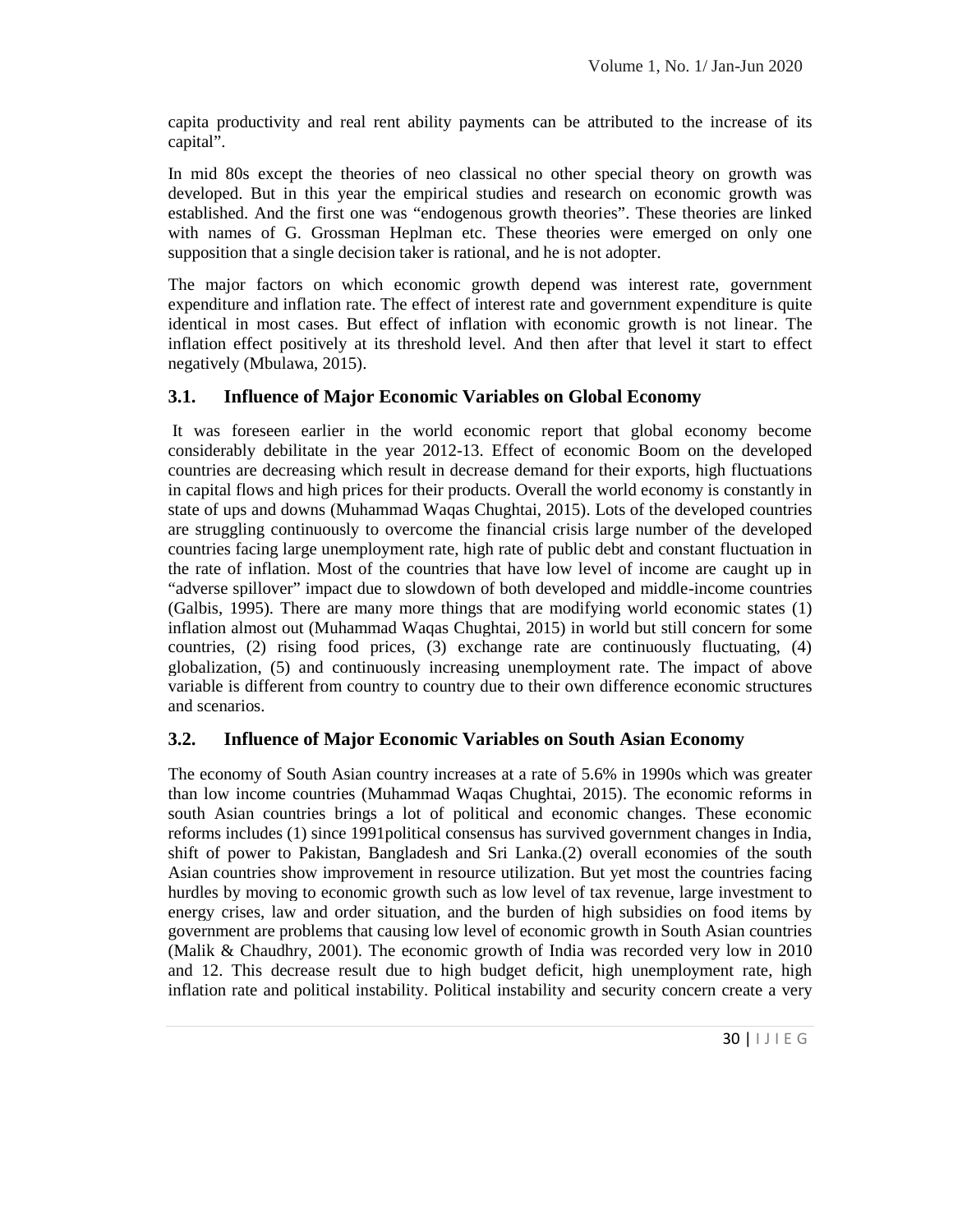pivotal effect in declining the growth of South Asian countries. In Pakistan inflation rate decreases after continuously increase from 2004 to 2008 due to better macroeconomic policy.

Another South Asian country that are facing low level of economic growth is Afghanistan. It was in a constant state of war against Taliban. And due to security issues Afghanistan is in a state of economic shutdown. During 2000-2013.Bhutan inflation rate is low than any other Asian countries and Bangladesh is free from this issue due to moderate inflation rate.

### **4. Influence of major economic variables on Pakistan economy**

After the freedom, the economic growth of Pakistan remained very high from other Asian countries. But as time passes Pakistan start to face low level of economic growth due to many issues such that high import and low export, political instability and un-implementation of economic growth policy for many years (Khalid, 2005). Wars with India first one in 1965 and second one in 1971 causes a lot of troubles for Pakistan in relating to economic growth. Moreover, Pakistan also caught up in floods and with other issues like Nationalization. Nationalization did a very worst thing in making Pakistan suffer by losing trust of private investors.

The economy started to recover in 1980s by adopting denationalization policy by government and policy makers. Economic growth decreases in 1990s due to continuously changing of governments and poor governance. These policies go without doing anything.

So, overall Pakistan speed of economic growth is not found to be very attractive. From 1967 to 2005 Pakistan economic growth is approximately increasing at 8% per year. But after 2005 it started to increase at only 3-4% per year. This growth rate is an alarming situation for politician. Because, they are unable to do increase in economic growth at some attractive level.

The financial sector of any country played a critical role in increase of economic growth. But the financial sector of Pakistan is in very worst condition. Pakistan was facing a problem of severe financial debt. And most part of the earnings was going for the repayment of debt. Which resulted in decrease of government expenditure on many productive sectors. Which ultimately effect economic growth.

The many great organizations came into existence after the establishment of this new concept. Such that IIFS (International Islamic Financial Service Board) and AAOIFI (Accounting and Auditing Organization for Islamic Financial Institution). These organizations work day and night in order to make rules and regulations for Islamic financial system. The beauty of these organization is that they make rules by consultation of all schools of fiqh. So, nobody got any objection on these rules. And now the rules which was made by AAOIFI are applied worldwide in Islamic financial institutions.

There are many factors contributed to such development of Islamic banking like interest free banking, risk sharing, and lesser dependency on loan instruments and restrict the gap between short term and long-term financing.

th. But these<br>search about<br> $31 \mid 1 \mid E \subseteq$ Some researches do talk about the effect of Islamic banking on economic growth. But these researches were limited in quantity.(P. Imam, 2013), and the first empirical research about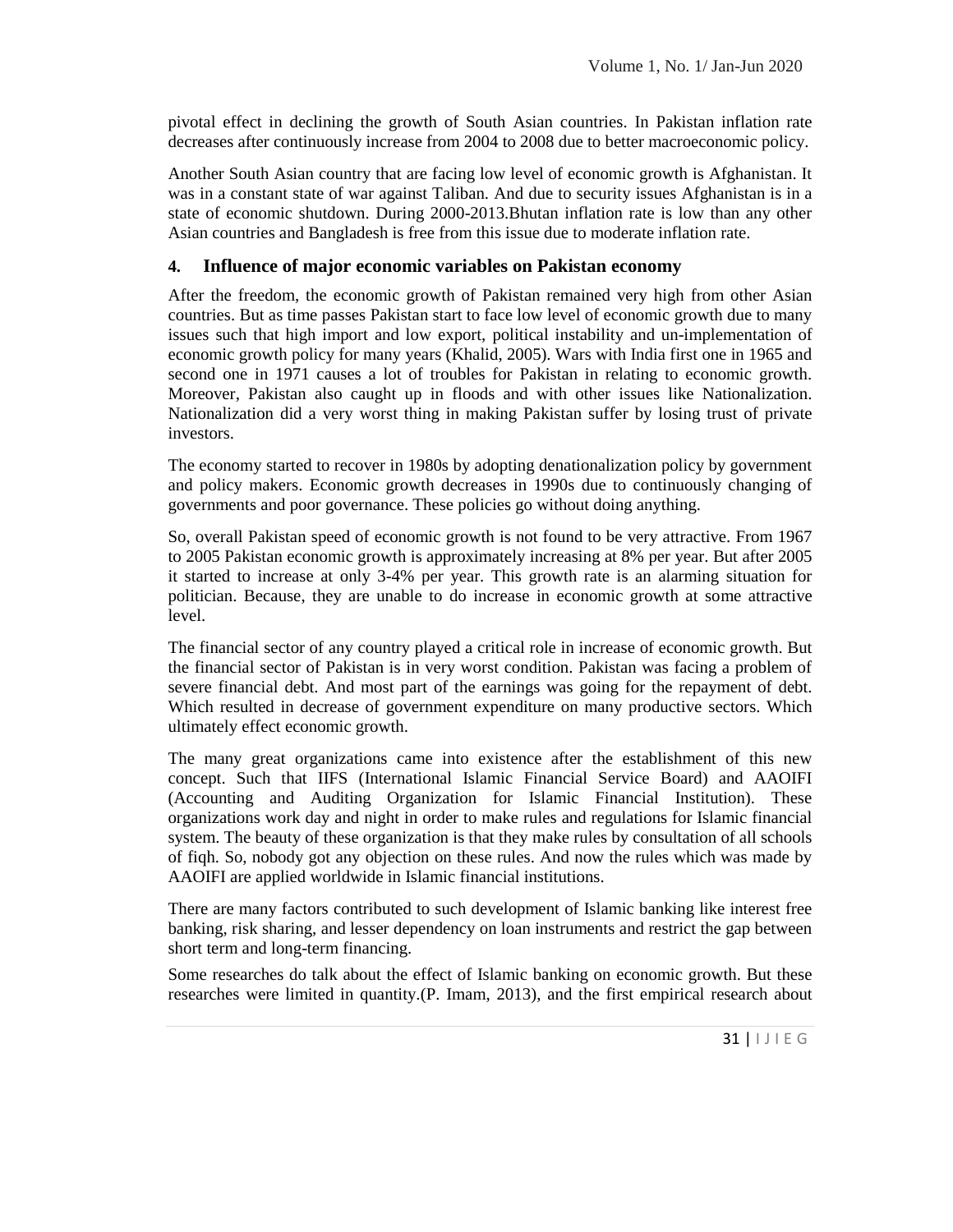effect of Islamic banking on economic growth was based on checking the Islamic banking growth causality (Mohammad Abduh, 2012). And second study talks about inheritance stability of Islamic banks against crisis (p. Abdefir, 2016). The other limited researches that are carried out for checking causality include researches carried out by (Majid, 2010) and (Mulya, 2010). Both of these researches do not use too much different time span but they are different in their relationship findings. (Majid, 2010) Found that Islamic banking variables and economic growth have a "demand following" association. Means economic growth causes Islamic banking to develop and flourish. But the(Mulya, 2010) found that association between Islamic banking and economic growth is "supply following" means increase or expanding in Islamic banking increases economic growth. But overall, the combined results of the studies remained inconclusive about whether the Islamic banking effect economic growth or not (Jamel Boukhatem, 2018). But in this research we are not going to check its causality instead of that we are going to check whether Islamic banking have a positive impact on economic growth. And the variables we will use are Islamic banking deposits and total net financing. Which was taken from Islamic bulletin of state bank of Pakistan.

The influence of macroeconomic variables on economic growth was very hot issue for researcher from decades. But the research on influence of Islamic banking on economic growth found its heat only few decades ago. So, this paper is aim to find out who effect the economic growth most. And which variable is best for boosting the economic growth.

### **5. Islamic Banking in Pakistan**

The efforts to Islamize the banking industry of Pakistan started in 60s. But the actual efforts on this subject started in 80s. And for this purpose the Banking company ordinance of 1962 was amended to facilitate non interest based transaction and a set of time was given to industry to convert itself into full fledge Islamic system. In early 90s, this whole effort was challenged in shariah court. Which reject some products and tag them as haram or un-Islamic.

Before officially launching the Islamic banking system in Pakistan a delegation from ministry of Finance led by Dr. Taqi Usmani visited many Islamic countries in which Islamic banking was present like Malaysia, Indonesia etc. to get an overview of how Islamic banking industry work. And then after reviewing everything the committee gives his recommendation to state bank of Pakistan. And SBP set an extensive criterion for Islamic banking on December 2001.

Al-Meezan was first bank who applied in State bank of Pakistan to convert itself into a fully Islamic bank. The SBP reviewed everything about Meezan Bank. And grant him license to be the first Islamic bank of Pakistan on 2002.Assets and Deposits of Islamic Banking Industry (IBI) were recorded at Rs.1, 885 billion and Rs.1, 564 billion respectively by end March, 2017. Market share of Islamic banking assets and deposits in overall banking industry stood at 11.7 percent and 13.2 percent, respectively by end March, 2017. Profit after tax (PAT) of IBI was recorded at Rs.3.8 billion. Among other profitability indicators, return on assets (ROA) and return on equity (ROE) were recorded at 0.8 percent and 12.2 percent, respectively "(SBP Bulletin Mar 17).

Alone Islamic<br>
and Sindh and<br>  $\overline{z}$ ).<br>  $32 \mid 1 \mid E \subseteq$ At now there are 5 fully Islamic banks plus 16 traditional banks have standalone Islamic banking branches. The total number branches of Islamic banking were 2317. And Sindh and Punjab hold 77.2 percent of Islamic banking industry alone (SBP Bulletin Mar 17).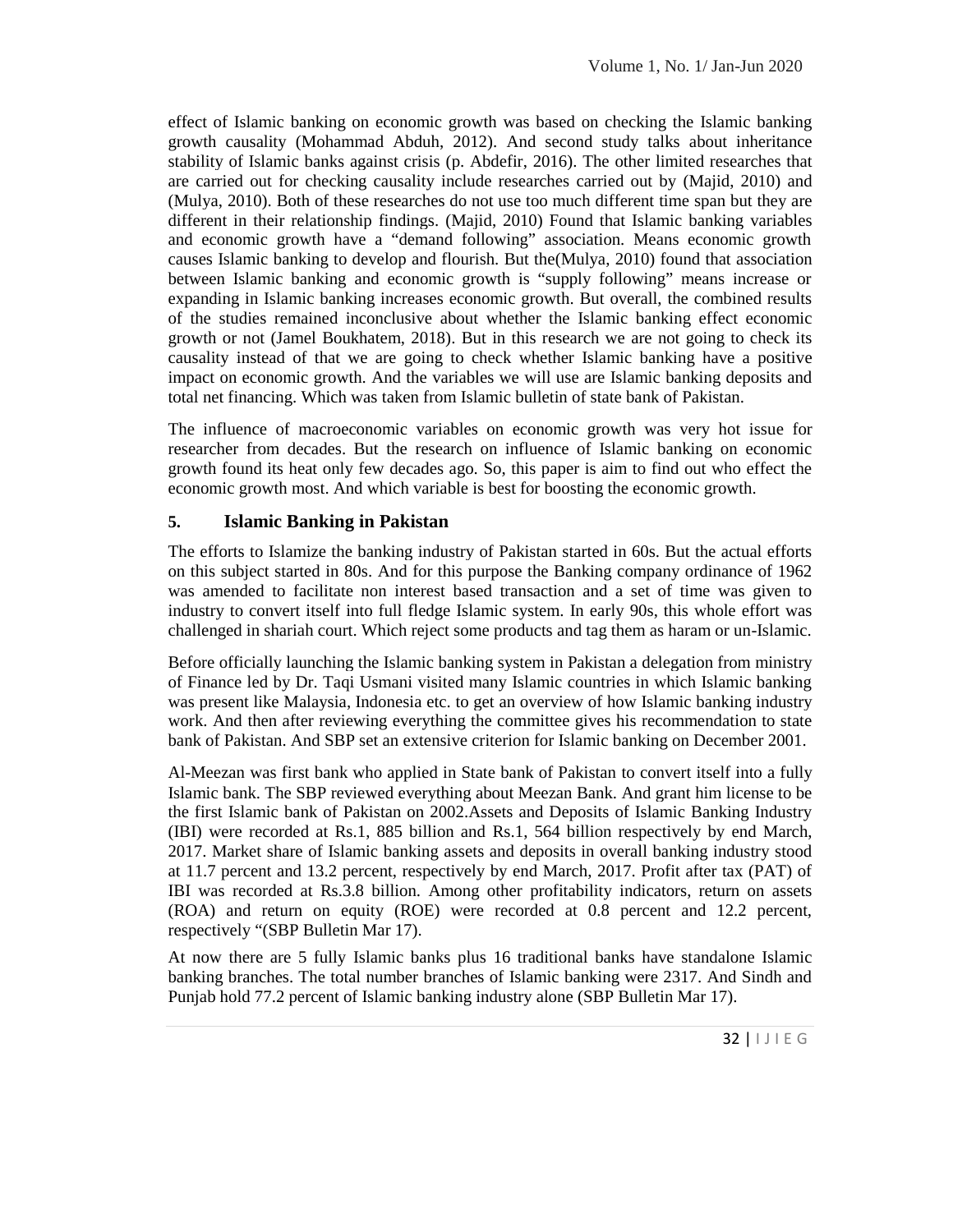The efforts are continued in Pakistan in order to convert its financial system into full Islamic system. And these efforts achieved results as well. But in now a day's Islamic financial industries is facing decline. Due to the fact that they have to do investment according to shariah. And Islamic financial industry in Pakistan facing problem of non-available investment areas. Such that they cannot invest on bonds and on shares etc. which ultimately limits their investment. And as a result, Islamic financial industry face decline. And this issue is not only limited to Pakistan. It started to arise in other countries as well.

### **6. Literature Review**

The term economic growth means to increase in the ability of a country to make more goods and services then previous year. When we talk about per capita then we divide the total GDP with total population to get our result. Economic growth expressed in both real and in nominal terms. In nominal terms it is easy to understand this concept due to simple math without any complication.

But in real terms this concept is not easy to comprehend. Because there is a lot of researchers and authors who criticized economic growth due to its inability to tells the whole situation of an economy. According to them it only tells us numerical values but tells nothing about actual living standards of the citizens of a country. The only increase in the level of output tells nothing about actual standard of living of a country (Lewis 1978). So, these authors suggested not to give fully attention only to numerical statistics. But focus things in real terms as well.

Economic growth refers merely the positive increase in the ability of a country to make more goods and services then previous year. But economic development means the constant increase in the capacity of a country with taking everything others into account as well like improving living standard, improving food quality, improving health services and others such things.

Iqbal (1998) while studying relationship of economic variables with economic growth and development of Pakistan during 1959-60 to 1996-97found out primary education and trade openness have a direct relationship with economic growth. While external debt, budget deficit and per capita real income have inverse relationship with economic growth.

Evans et al (2013) while studying relationship between major macroeconomic variable and gross domestic product of Ghana during 1980 to 2010 found out that inflation have direct while interest rate had an indirect relation with gross domestic product. But these two explanatory variables explain dependent variable up to 44 percent. Which is too low.

Umar et al (2014) while investigating relationship between major macroeconomic variable and economic growth of Pakistan during 1980-2013 found that inflation and interest rate have negative while exchange rate & FDI have positive relation with economic development. So, government have to check the rate of inflation. And also continue the direct foreign aid into program because, of its crucial nature for economic growth.

c growth in<br>ppenness had<br>33 |  $| J | E G$ Mbulawa (2015) while studying macroeconomic determinants of economic growth in Zimbabwe during 1975-2012 found out that inflation had negative while trade openness had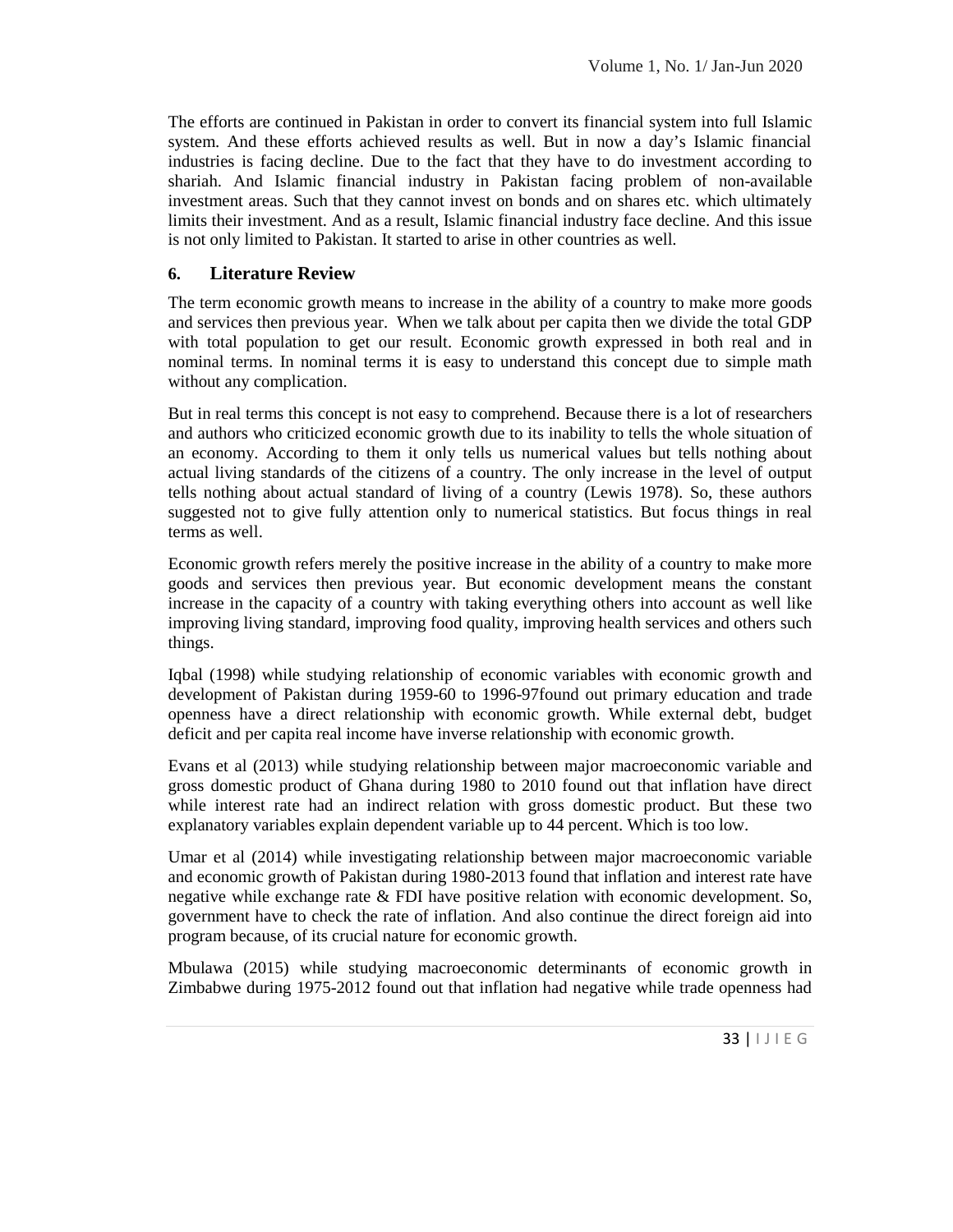positive relation with GDP. Growth fixed capital formation and FDI had negative & insignificant association with economic growth.

Uwakaeme (2015) while checking causal relationship between economic growth and its major macroeconomic variables in Nigeria during 1980-2012 dig out that inflation and excessive fiscal debt have negative association with economic growth. But trade openness was found to have a positive relation.

Chugtai et al (2015) demonstrating relationship of macroeconomic variable with economic growth of Pakistan 1981-2013 found out that inflation and interest rate had inverse relationship with economic growth. But exchange rate had positive relationship. But this study had some limitation because of absence of some important variables that effect Pakistan economic growth very intensively like water shortage etc.

Kryeziu (2016) while evaluating relationship between macroeconomic determinants of economic growth of Kosovo from 2004-2014 found out that budget deficit had negative while public debt had direct effect on economic growth. Inflation have indirect relation with economic growth. But inflation can prove to be helpful during controlled stage. But overall the result was not so reliable due to multicolinearity problems between explanatory variables e.g. public debt and budget deficit.

Hussain et al (2016) while doing research on relationship of macroeconomic variables with economic growth and development of Pakistan during 1980-2011 found out that inflation have negative while interest rate and exchange rate have a direct relationship with economic growth during specified period.

Forgha et al (2016) while doing research relationship of macroeconomic variables with economic growth of CEMAC Zone from 1981-2015 dig out that inflation rate and interest rate make economic growth unstable. So, government have to design a strong monetary policy to tackle this serious issue.

Dietmar Meyer and Adela Shera (2016) while checking the impact of remittance on panel data of six countries during 1999-2013 found out that remittance have strong and direct relationship with economic growth and development. In case of best utilization upon consumption and investment purpose. We can see a very good results in economic growth.

And if we talk about influence of Islamic banking on economic growth

Mohammad abduh and Mohdazmi (2012) while working on association between Islamic banking and economic growth in Indonesia found out that in the long run Islamic financial development had significant relation with economic growth and capital accumulation. So, Islamic banking is performing well as an intermediary who facilitate in transfer of funds to poor people from rich people. But the relationship was bi directional means development in Islamic financial industry produce economic growth and that increase in economic growth result in increase of Islamic financial industry

and Islamic<br>
run financial<br>  $34$  |  $1$  J  $1 \in G$ Abduh et al. (2012) while attempting to find the impact of both conventional and Islamic financial industry on economic growth of Bahrain found that in the long run financial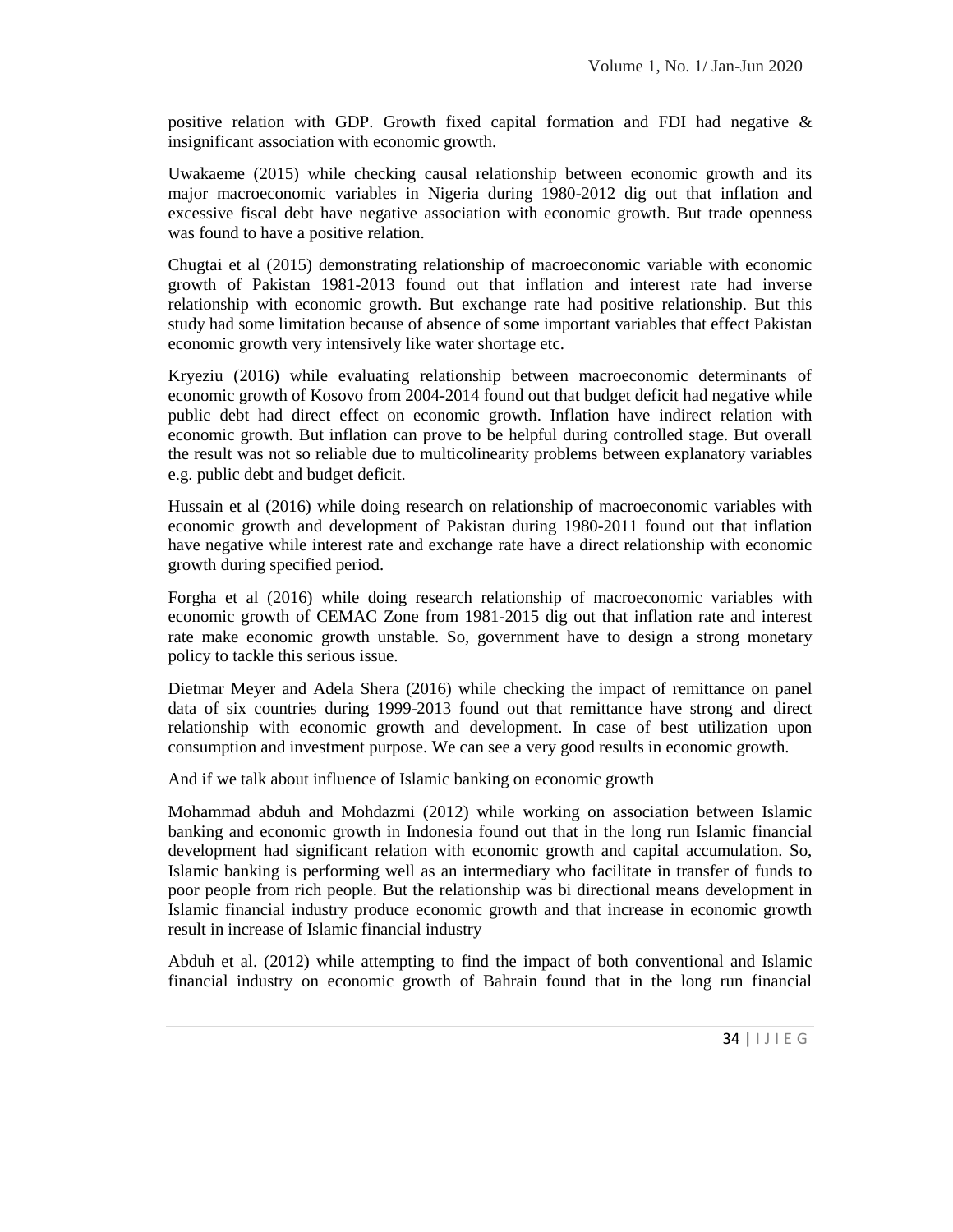industry had significant effect on economic growth. It also reveals that financial industry are doing well at domestic level. But the relation in Islamic financial industry and economic growth found to be bi directional. Means Islamic financial industry promotes economic growth and also propel Islamic financial industry to grow as well.

Abdul Manap et al. (2012) while checking effect of "Islamic financial development on economic growth of Malaysia" by applying "Toda and Yamamoto"wald test found out that Islamic banking do have an influence on economic growth. And the relationship between them supply leading. But at the same time the test result of Bootstrap shows that the result of Granger causality test is not so significant. So author suggest that further development in Islamic banking will lead to economic growth.

Salina (2015) while studying the influence of Islamic bank on economic growth of Malaysia found out that Islamic bank deposit do not show large impact in short run. But in long run the impact was huge. So, bank have to make them shariah compliant in order to attract long term depositors. Moreover, bank have to avoid time lag in investment as well.

Noman et al. (2016) while working on influence of Islamic banking products on economic growth and development of Pakistan found out that all products do have an influence on economic growth in the long time. Ijara was the product who is significant in both long run as well as in short run.

From all above discussion it was concluded that Islamic banking and macroeconomic variables do have an impact on economic growth. And researchers from many decades are trying to find the exact relationship between them. But no one is goes in direction of checking both variables impact on economic growth. So, this study fills this gap and may prove to be helpful for government in order to taking decision about Islamic banking industry.

### **7. Methodology and research model**

The objective of this study is to find that's both Islamic banking<sup>1</sup> and major macroeconomic variables<sup>2</sup> have an impact on economic growth or not. And also to show that Islamic banking can enhance economic growth more efficiently by giving him some more focus and attention.

The data of Islamic banking variables have been taken quarterly from 2008-16 from State Bank of Pakistan. And data of macroeconomic variables had been taken from World Bank website<sup>3</sup>. The unit root test has been conducted in order to check stationarity among variables. For this Philips perron test and Augmented Dickey Fuller was used. Results are as follows.

| 191191191      |               |        |        |        |                |  |
|----------------|---------------|--------|--------|--------|----------------|--|
|                | $\bf{ADF}(0)$ | ADF(1) | PP(0)  | PP(1)  | <b>Results</b> |  |
| GDP            | 0.2984        | 0.0000 | 0.9715 | 0.1571 | Order $(1)$    |  |
| <b>Deposit</b> | 1.0000        | 0.9630 | 0.9630 | 0.0000 | Order $(1)$    |  |
| <b>FDI</b>     | 0.3811        | 0.0741 | 0.0026 | 0.05   | Order $(0)$    |  |
| <b>TNFI</b>    | 0.9910        | 0.022  | 0.9971 | 0.0057 | Order $(1)$    |  |
| <b>INFL</b>    | 0.1760        | 0.0024 | 0.5859 | 0.0023 | Order $(1)$    |  |

<sup>1</sup> Islamic banking variables: Islamic banking Deposit, Islamic Banking net financing

<sup>2</sup> Macroeconomic Variables: Government Expenditure, Inflation

 $3$ (bank, https://data.worldbank.org, 2018)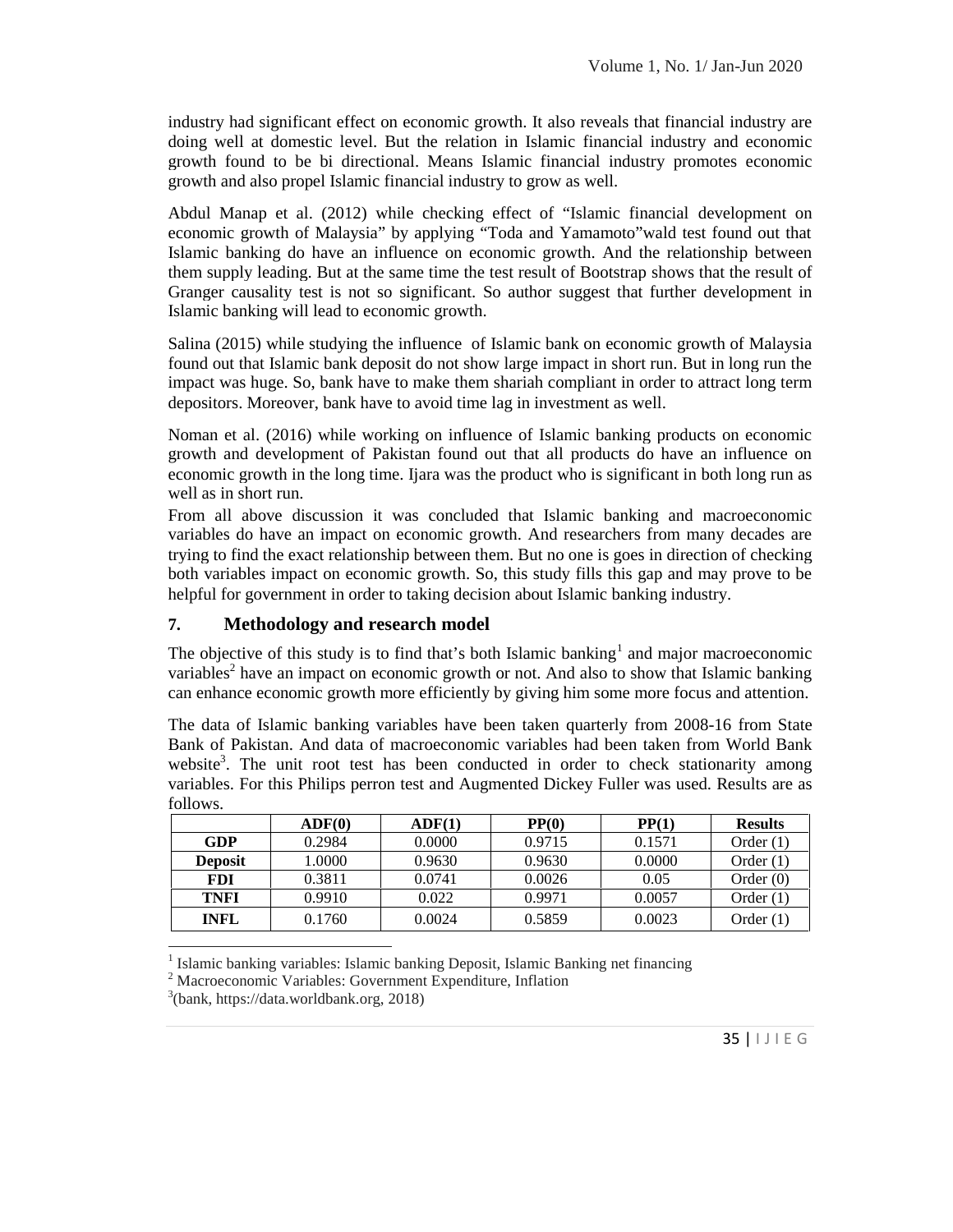The above table shows that every variable is stationary at its first order except FDI which is stationary at level.

So, by looking at above table, I used "Autoregressive Distributive Lag Model" (ARDL) with bound cointegration approach to find long run as well as short run association among dependent and independent indicators.

The following research model is proposed for this study

 $G = f$  (DEP, FDI, INF, TFIN)

### **Equation form:**

 $G = 0+ 1$ DEP+ 2FDI+ 3INF+ 4TNFI+ $\in$ 

Where's

 $G = Nominal GDP$ 

DEP = Total Deposits of Islamic Banks

FDI = Foreign Direct Investment

 $INF = Inflation$ 

TNFI = Total Net Financing by Islamic Banks

### **8. Results And Discussions**

### **8.1. Serial Correlation test**

| <b>DEPOSIT</b> | <b>FDI</b>     | <b>TNFI</b>    | <b>INFL</b>    |
|----------------|----------------|----------------|----------------|
|                | 0.2356366419   | 0.9740954892   | -0.939770846   |
| 0.2356366419   |                | 0.2704242922   | $-0.473506766$ |
| 0.9740954892   | 0.2704242922   |                | $-0.922208721$ |
| $-0.939770846$ | $-0.473506766$ | $-0.922208721$ |                |

was obvious<br>
o, it explains<br>  $36 \mid 1 \mid E \subseteq$ The above table shows the correlation among dependent variables. Variables like Islamic banking deposit and financing have a strong association between them. And it was obvious due to fact that Islamic banks only invest if have money in form of deposit. So, it explains this relationship among that variables.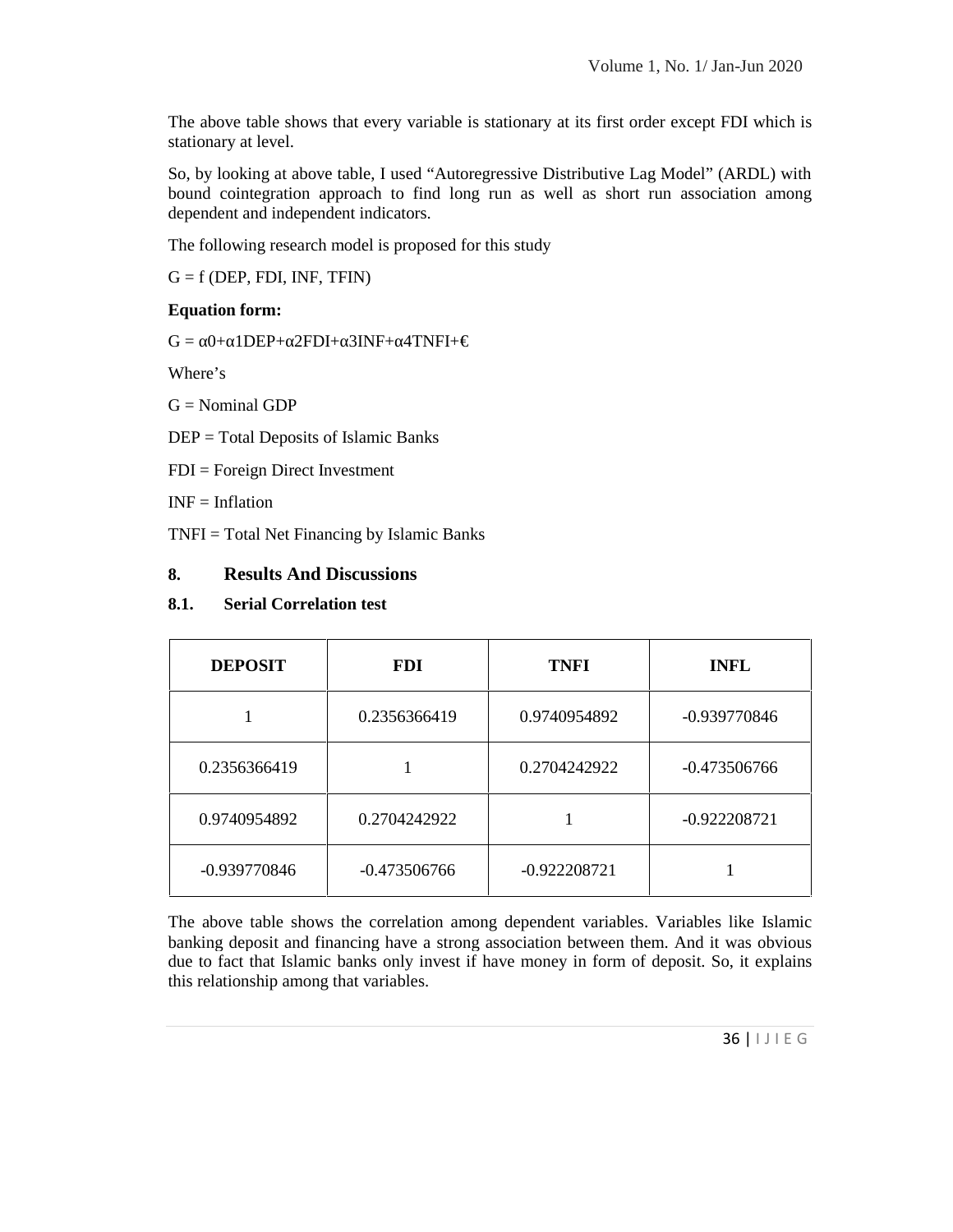### **8.2. CUSUM test**



e is between<br>37 |  $|J| \in G$ Both of the above graphs shows that data and model is stable because blue line is between two red lines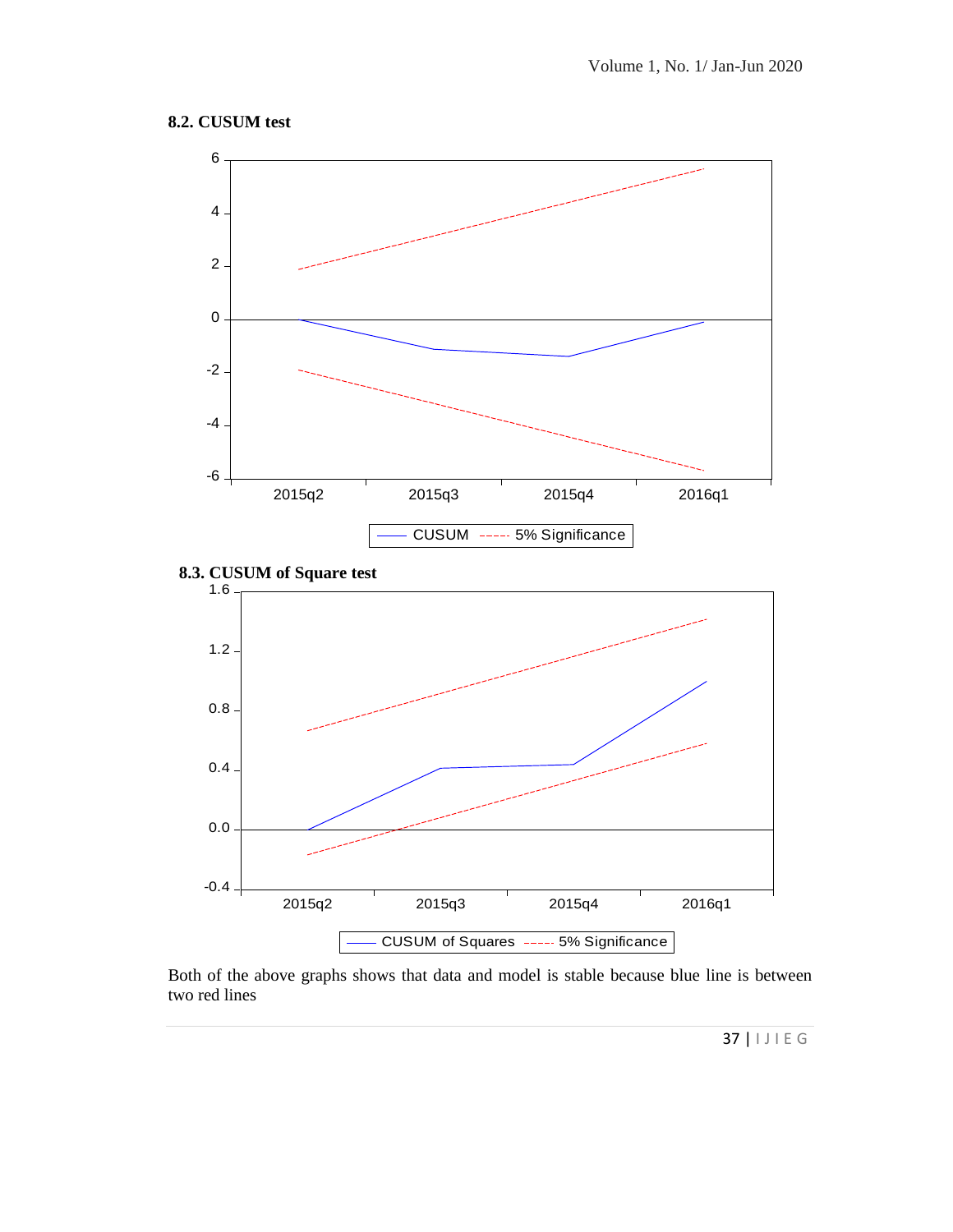#### **8.4. Test for cointegration**

The cointegration test is used to measure whether there exist long run relationship among between dependent and independent variables. For this purpose we find F- statistics. And if F- statistics is high than upper critical bound value at 5% significance. Then we summarize that there exist a long run association among dependent and explanatory variables. The Hypothesis for cointegration test is:

H0: No long run relationship exists

H1: Long run relationship exists

ARDL Bounds Test Date: 12/18/18 Time: 11:26 Sample: 2009Q2 2016Q1 Included observations: 28 Null Hypothesis: No long-run relationships exist

| <b>Test Statistic</b> | Value    | ĸ |
|-----------------------|----------|---|
| F-statistic           | 24.72499 | 4 |

#### Critical Value Bounds

| Significance | I0 Bound | I1 Bound |
|--------------|----------|----------|
| 10%          | 2.45     | 3.52     |
| 5%           | 2.86     | 4.01     |
| 2.5%         | 3.25     | 4.49     |
| 1%           | 3.74     | 5.06     |

of 5.06 at 1%<br>
relationship<br>
38 | 1 J | E G The above table shows that our F-statistics is greater than upper critical bound of 5.06 at 1% significance level. So, we reject  $H$  and conclude that there exist a long run relationship between dependent and explanatory variables.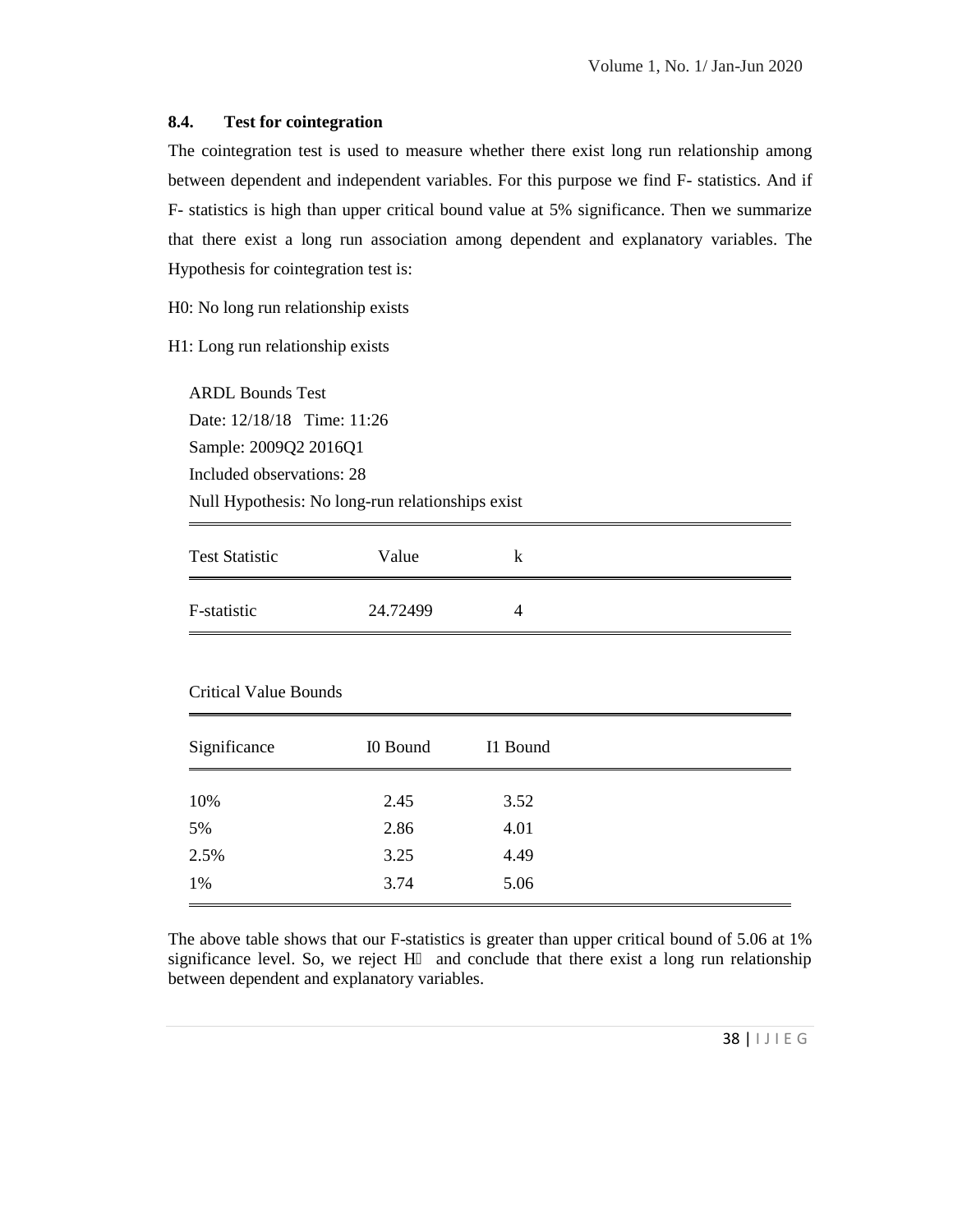| Variable    | Coefficient | Std. Error                 | t-Statistic | Prob.  |
|-------------|-------------|----------------------------|-------------|--------|
| <b>DEP</b>  | 4.158277    | 2.963631                   | 1.403102    | 0.2552 |
| <b>TNFI</b> | 6.264197    | 2.013308                   | 3.111395    | 0.0528 |
| <b>FDI</b>  | 13.938616   | 1.806089                   | 7.717568    | 0.0045 |
|             |             |                            |             |        |
|             |             | 238626169900 151384871654. |             |        |
| <b>INFL</b> |             | 84606                      | $-1.576288$ | 0.2130 |
|             |             | 203557625099 1983759970443 |             |        |
| $\subset$   | 29.393      | .6500                      | 10.261202   | 0.0020 |

Long Run Coefficients

#### **8.5. Long Run Coefficients**

The above table shows that in the long run FDI  $\&$  TFIN have a significant influence on economic growth. Effect of FDI was great. Moreover, the effect of deposit on GDP is also positive but insignificant because of high probability value. The effect of inflation is negative and very high with probability being greater than 0.05. This large negative impact is obvious because, in 2008 world economy got hit by a greatest recession. In which inflation increases many folds.

The effect Islamic banking investment on GDP is great even in the period of recession. This shows that Islamic banks is resistant to shock. And in long run financing have positive, the similar results were found by Abduh and Omar (2012) in Indonesia and Gudarzi and Sadr (2012) for Indonesian and Iran economy. The effect of FDI is even greater than Islamic banks investment but it was obvious due to its large size in economy. And if we talk about effect of Islamic banks deposits it have his impact but due to probability value greater than 0.05 we are not sure. The above results shows that Islamic banking do add there share in economic growth of Pakistan economy. And this impact can be increase up to many folds by giving more attention to Islamic banks.

| Variable     | Coefficient | Std. Error | t-Statistic | Prob.      |
|--------------|-------------|------------|-------------|------------|
|              |             |            |             |            |
| $D(GDP(-1))$ | 1.228431    | 0.230804   | 5.322391    | 0.0130     |
| $D(GDP(-2))$ | 1.243163    | 0.267971   | 4.639176    | 0.0189     |
| $D(GDP(-3))$ | 1.016426    | 0.190355   | 5.339637    | 0.0128     |
| D(DEP)       | 8.822983    | 4.214675   | 2.093396    | 0.1274     |
| $D(DEF(-1))$ | $-2.816090$ | 1.433064   | $-1.965084$ | 0.1441     |
| $D(DEF(-2))$ | $-6.868118$ | 2.727751   | $-2.517868$ | 0.0863     |
|              |             |            |             |            |
|              |             |            |             | 39   IJIEG |
|              |             |            |             |            |

#### **8.6. Short Run Coefficients**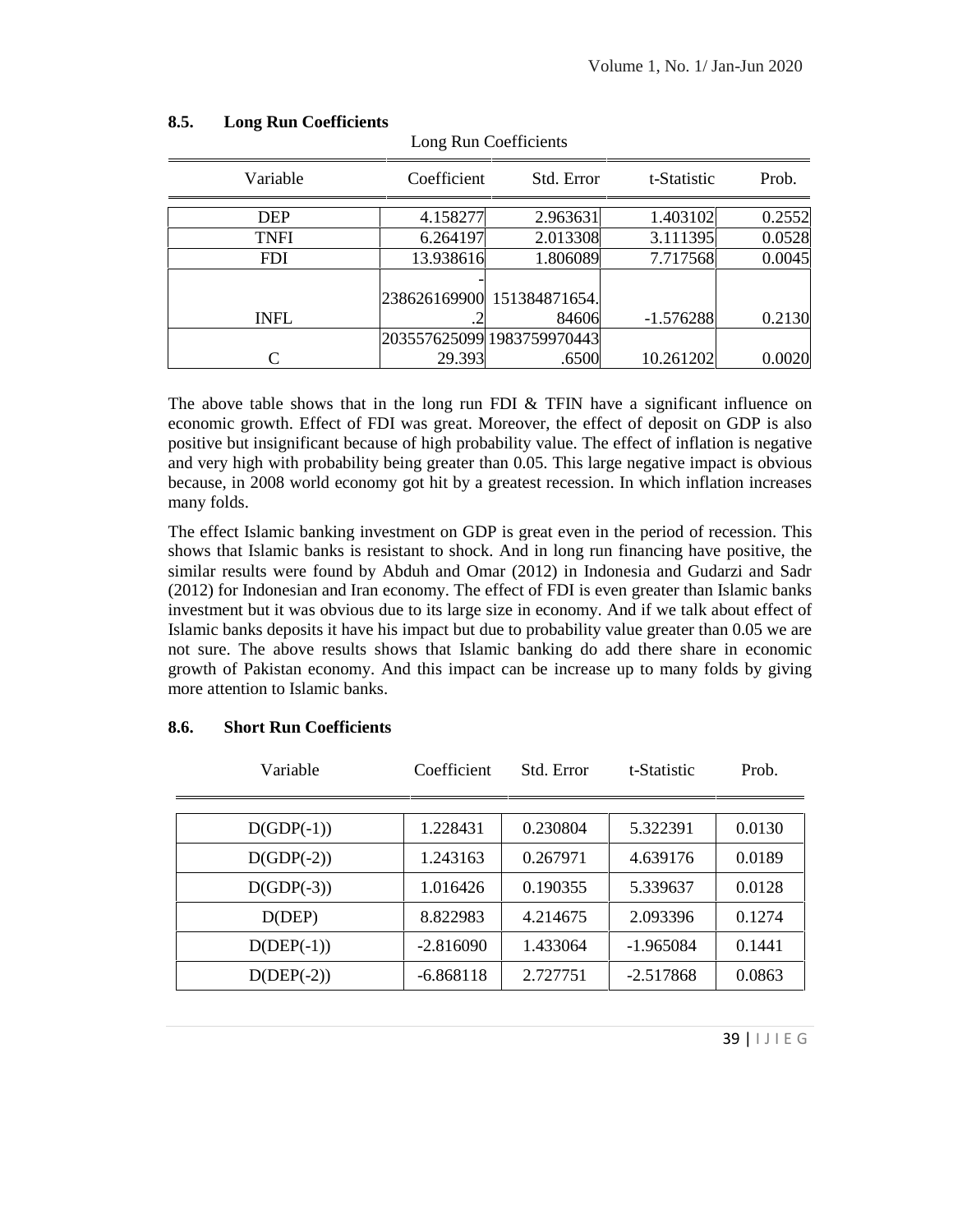| $D(DEF(-3))$         | 8.912328               | 6.585966               | 1.353230    | 0.2689 |
|----------------------|------------------------|------------------------|-------------|--------|
| D(TNFI)              | 0.073756               | 1.147564               | 0.064272    | 0.9528 |
| $D(TNFI(-1))$        | $-2.565812$            | 1.556399               | $-1.648557$ | 0.1978 |
| $D(TNFI(-2))$        | $-3.465373$            | 1.492513               | $-2.321838$ | 0.1029 |
| $D(TNFI(-3))$        | $-3.949490$            | 1.507410               | $-2.620051$ | 0.0790 |
| D(FDI)               | 42.707546              | 9.667965               | 4.417429    | 0.0215 |
| $D(FDI(-1))$         | $-1.101136$            | 5.324063               | $-0.206823$ | 0.8494 |
| $D(FDI(-2))$         | $-2.156104$            | 4.489771               | $-0.480226$ | 0.6639 |
| $D(FDI(-3))$         | 22.420490              | 8.507006               | 2.635532    | 0.0780 |
| $D(\text{INFL})$     | 21082381512<br>9.58832 | 178313703723<br>.76288 | 0.000000    | 0.0000 |
| $D(\text{INFL}(-1))$ | 78002816873<br>.716736 | 177273950820<br>.16090 | 0.000000    | 0.0000 |
| $D(\text{INFL}(-2))$ | 11740146088<br>5.52070 | 157046229803<br>.00116 | 0.000000    | 0.0000 |
| $D(\text{INFL}(-3))$ | 77148394555<br>8.33120 | 364572462677<br>.69104 | 0.000000    | 0.0000 |
| $CointEq(-1)$        | $-1.961551$            | 0.298021               | $-6.581915$ | 0.0071 |

The CoinEq (-1) was negative and significant which shows that explanatory variables do have an impact on economic growth of Pakistan. Islamic banks deposit and financing have positive result but become negative when goes in lag terms. But both variables results are unsure due to probability value greater than 0.05. The same goes for FDI its impact on GDP is positive and become negative when goes for lag terms. But the effect of FDI is significant shows that it have a great impact on GDP. And the last variable inflation have a very large negative and significant impact on GDP. And this large impact is obvious because of recession in 2008.

# **9. Conclusion**

rge share in<br>e ago and its<br>40 |  $| \cup | E \subseteq$ From results it was concluded that in long run Islamic bank investment and FDI have positive influence on economic growth. In short run only inflation & FDI are significant. Inflation show negative while FDI show positive effect on economic growth. And if we compare the results of macroeconomic variables and Islamic banks variables which was our objective also, then we conclude that there is no doubt that macroeconomic variables have strong  $\&$  large influence on economic growth than Islamic banks variables due to their large share in economy. But we have to keep in mind that Islamic bank started just a decade ago and its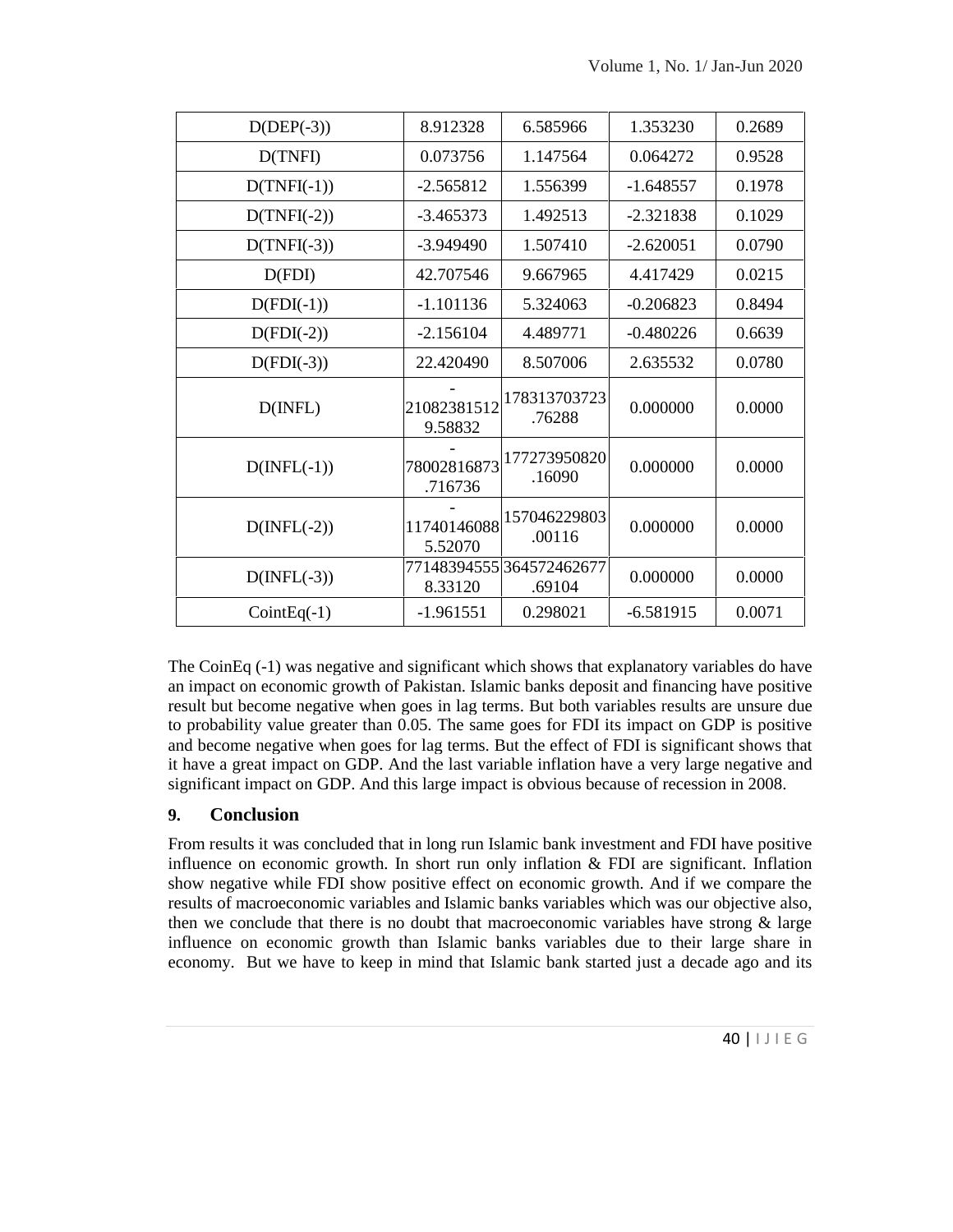impact on economic growth is fantastic. So, if government may promote Islamic banks then their effects on economic growth can be increase up to many folds.

#### **10. Recommendations**

Islamic banks show great impact on economic growth. As a corollary to this, government may first need to encourage Islamic banks in every possible way. And then also promote the establishment of new Islamic banks as well as new Islamic windows too. Secondly, as the number of institutions and Islamic banks increases then there is an increase demand of skilled worker who can work and promote Islamic banks. So, government may encourage people to get education of shariah in order to be a part of Islamic banks in future. As we know according to the result of this study Islamic banks are resistant to shock. So, going further in Islamic banks means going further away from shocks. In this way economy becomes more stable and less exposed to shocks. And ultimately Pakistan grows.

### **REFERENCES**

- A. Mohd, M. H. (2010). Sukuk Structure and Underlying Risks: Lesson from Malaysia. *Paper presented at 4th Islamic Banking, Accounting and Finance* .
- Abid Hussain\*, H. M. (2016). Impact of Macroeconomic Variables on GDP: Evidence from Pakistan. *European Journal of Business and Innovation Research*, 38-52.
- Ahmed Imran Hunjra, S. A. (2013). Impact of Macroeconomic Variables on Foreign Direct Investment in Pakistan. *Bulletin of Business and Economics*, 40-52.
- al., C. A. (1974). The Muslim Filipinos. *Manila, Philippines, Solidaridad Publishing House*, 27-28.
- al., E. A. (2011). Al-Marawardi's Theory of State in the book Islamic Political Thought and Governace, Critical Concepts in Political Science. *Taylor & Francis Group*, 221-222.
- al., R. H. (1982). The filipino Nation A Concise History of the Philippines. *Philippines: Grolier International Inc*, 109.
- Al-Mawardi. (1996). The Ordinances of Government . *Gamet Publishing Limited*, 128.
- Ariff, M. (1991). The Islamic Voluntary Sector in southeast Asia: Islam and the economic development of southeast Asia. *Pasir Panjang, Singapore: Institute of Southeast Asian Studies*, 36.
- Ariff, M. (n.a). 35-36.
- Arshad, N. (2016). Islamic banking and Economic Growth case of pakistan. *Islamic Banking and Finance Review*, 14-28.
- bank, W. (2018). Retrieved from https://data.worldbank.org: https://data.worldbank.org/country/pakistan
- $ordbank.org:$ <br>41 |  $J J E G$ bank, W. (n.d.). *https://data.worldbank.org*. Retrieved from https://data.worldbank.org: https://data.worldbank.org/country/pakistan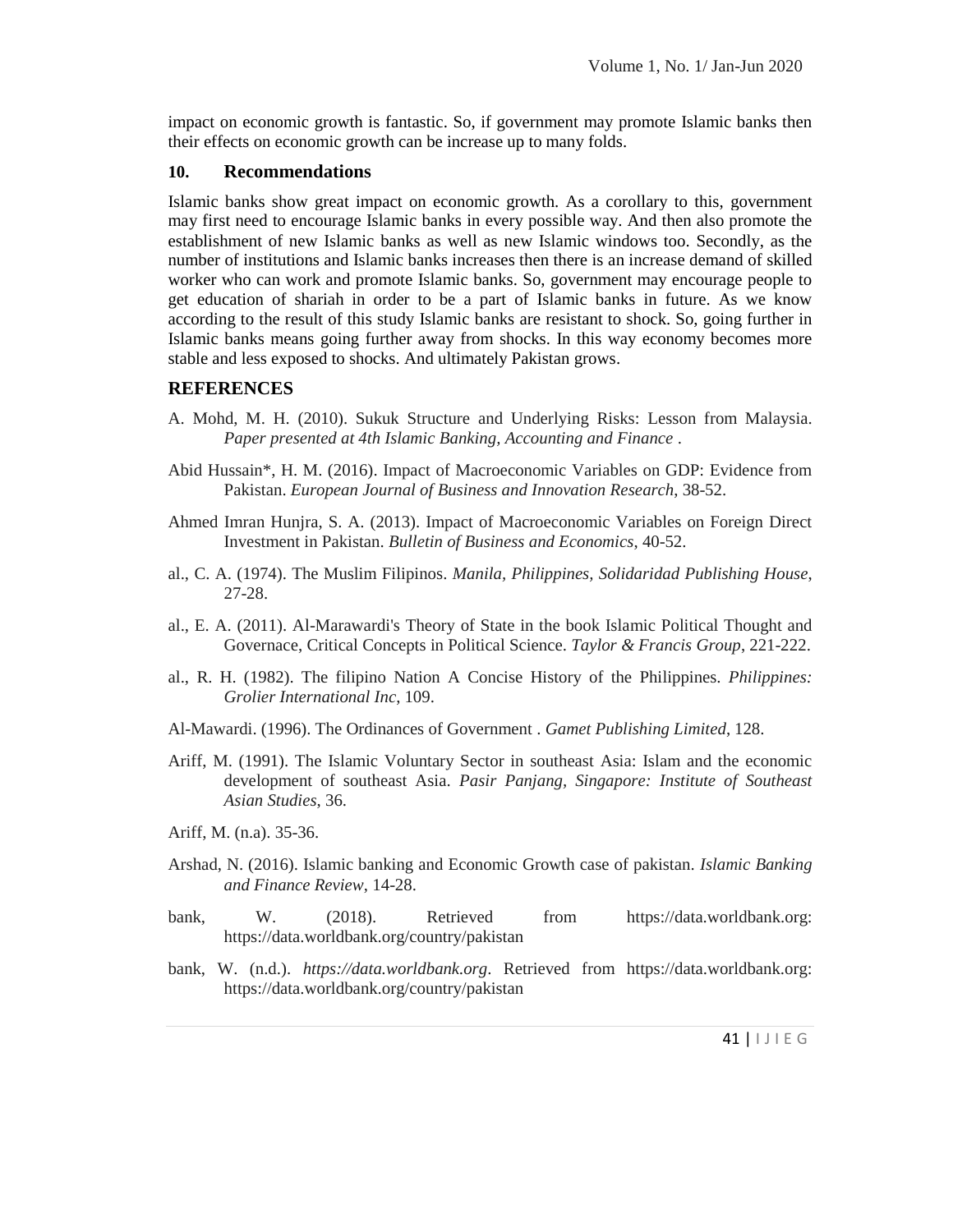Bannerman, P. (1988). Islam in Perspective: A Guide to Islami Society, Politics and Law. *The Royal Institute of International Affairs*, 267.

Bannerman, P. (n.a). 267.

- Bredht-Dorouart, B. (2011). The Influences of the National Question and the Revival of Tradition on Gender Issues Among Maranaos. 213.
- Dietmar Meyer, A. S. (2017). The impact of remittances on economic growth: An econometric Model. *ELSEVIER*, 147-155.
- Din, E. G.-u. (2006). The Impact of Public Investment on Economic Growth in Pakistan. *The Pakistan Development Review*, 87-98.
- Evans Agalega, S. A. (2013). The Impact of Macroeconomic Variables on Gross Domestic Product: Empirical Evidence from Ghana. *International Business Research*.
- Fischer, S. (1991). Growth, Macroeconomics, and Development. *Chicago Journals*, 329-364.
- Fischer, S. (1992). Macroeconomic stability and Growth. *Cuadernos de Economía*, 171-186.
- Forgha Godfrey NJIMANTED, D. A. (2016). The Impact of Key Monetary Variables on the Economic Growth of the CEMAC Zone. *Expert Journal of Economics*, 54-67.
- Gazdar, R. G. (2012). The determinants of the development of the Sukuk market in GCC countries. *International Conference on Islamic Capital Markets*.
- Gowing, G. P. (1979). Muslim Filipinos Heritage and Horizon. *Quezon City, Philippines: New day Publishers*, 62.
- Gowing, P. (n.a). Muslim Filipinos. 62.
- Growing, P. G. (1968). Mandate in Moroland: The American Government of Muslim Filipinos . *Syracuse University, University Microfilms, Inc. Ann Arbor, Michigan*, 95.
- Hayase, S. (2007). Mindanao Ethohistory Beyond Nations. *Ateneo De Manila University Press*, 44-47.
- Hayase, S. (n.a). 47.
- Jamel Boukhatem, F. B. (2018). The effect of Islamic banks on GDP growth: Some evidence from selected MENA countries. *Borsa Istanbol review*, 231-247.
- Jastaniah, A. S. (1982). The Islamic State in Light of the quran and Sunnah. *University of colorado. Ann Arbor, Michigan, USA: University Microfilms International A Bell & Howell Information Company*, 101.
- Jen-Te Hwang, C.-P. C.-H. (2010). Debt overhanging, Financial Sector Development and Economic Growth. *Journal of Hitotsubashi University*, 13-30.
- ence.  $Global$ <br>42 |  $\cup$  I E G Kassim, S. (2016). Islamic finance and economic growth: The Malaysian experience. *Global Finance Journal*.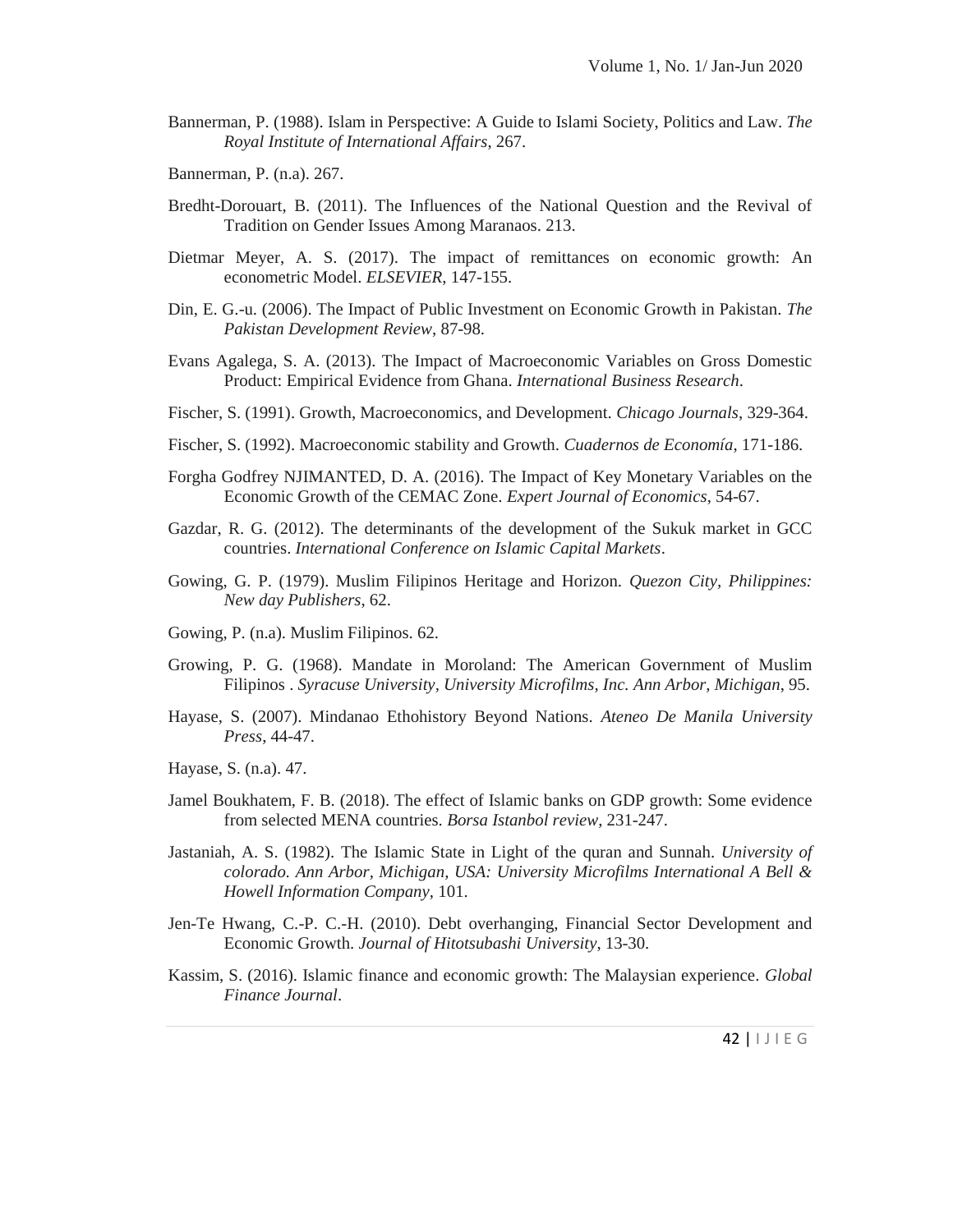- Kryeziu, A. (2016). The Impact Of Macroeconomic Factors In Economic Growth. *European Scientific Journal*.
- Laarhoven, R. (1986). We are Many nations: The Emergence of Multi-Ethnic Maguindanao Sultanate. *Philippine Quarterly of Culture & Society*, 34-35.
- Luengnaruemitchai, B. E. (2004). Why Doesn't Asia have Bigger Bond Marke? *Cambridge, Massachusetts: National Bureau of Economic Research*.
- Luigi, G. R. (2001). Financia systems, industrial structure and growth. *Oxford review economic policy*, 467-482.
- Macabando, S. M. (2005). Brief Hisstory of the Balindong Dynasty of the dominion state (Sultanate) of Pungampongan-a-Masiu. *Marawi City, Marawi Sultanate League*.
- Macabando, S. M. (2008). Bried History of the Maranao Mineanao, Maranao Salsila (Genealogy). *Philippines: Marawi Sultanate League*, 18.
- Madale, T. N. (2002). *Manila: National Comission for Culture and Arts*, 6.
- Madale, T. (n.a). Maranao. 3.
- Majid, S. a. (2010). Islamic finance and economic growth: the Malaysian experience. *Paper presented in Kuala Lumper islamic Finance Forum*.
- Manganacan, M. O. (1980). Traditional Farming, Cookery and Crafts. *Mindanao Art and Culture*, 39.
- Mbulawa, S. (2015). Macroeconomic Determinants of Economic Growth in Zimbabwe. *Research Journal of Finance and Accounting*.
- Mohammad Abduh, M. A. (2012). Islamic Banking and Economic Growth: the Indonesian Experience. *International Journal of Islamic and Middle Eastern Finance and Mangement*, 35-47.
- Muhamad Abduh, S. B. (2012). A Study on Finance-Growth Nexus in Dual Financial System Countries: Evidence from Bahrain. *World Applied Sciences Journal*, 1166-1174.
- Muhammad Shahbaz, K. A. (2009). Economic Growth and Its Determinants in Pakistan. *Pakistan Institute of Development Economics, Islamabad*, 471-486.
- Muhammad Waqas Chughtai, M. W. (2015). Impact of Major Economic Variables on Economic Growth of Pakistan. *Journal of ACTA UNIVERSITATIS DANUBIUS*, 94- 106.
- Mulya, B. (2010). Indonesian economy: recent development and challenges. *paper presented at the ov ersea chinese banking corporation global treasury economic and business forum*.
- The Pakistan<br>43 |  $\vert \ \vert$  J  $\vert \ \epsilon$  G Musleh-ud Din, E. G. (2003). Openness and Economic Growth in Pakistan. *The Pakistan Development Review*, 795-807.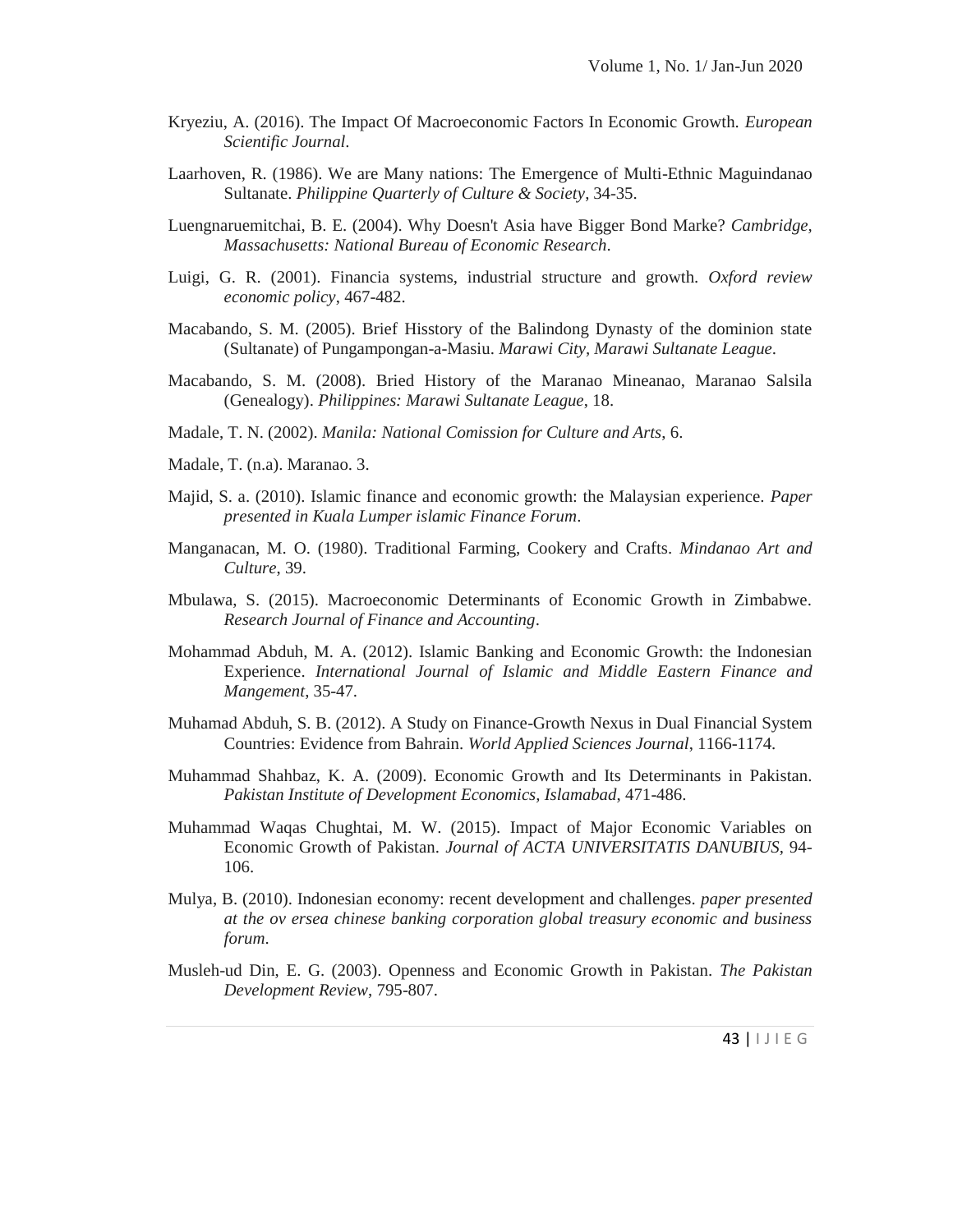- Nawaz, N. I. (2010). Investment, Inflation and Economic Growth Nexus. *The Pakistan Development Review*, 863-874.
- p. Abdefir, I. H. (2016). Finance-growth nexus and dual-banking systems: Relative importance of Islamic banks. *Journal of Economic Behavior and Organization*, 198- 215.
- P. Imam, K. K. (2013). Isalmic banking: How has it expanded? *Emerging Markets Finance and Trade*, 112-137.
- Racman, M. S. (2018). *International Journal of Sciences: Basic and Applied Research (IJSBAR)*, 205.
- Radzewicz-Beeck, A. &. (2009). What Determines Bond Market Development in sub- Saharan Africa. *International Monetary fund working paper*.
- Rahman, S. M. (2015). Financing Universities through Waqf, Pious Endownment: Is It Possible. *Humanomics*, 1-29.
- Rehana Siddiqui, A. M. (2001). Debt and Economic Growth in South Asia. *Journal of Pakistan Institute of Development Economics, Islamabad*, 677-688.
- Republic of the Philippines, T. P. (2017, August 1). Retrieved from https://lanaodelsur.gov.ph/about/history/
- S, U. O. (2015). Economic Growth in Nigeria: An Empirical Investigation of Determinants and Causal Relationship (1980 – 2012). *American Journal of Economics*, 9-20.
- Saber, M. (1980). Maranao Resistance to Foreign Invasions. *University Research Center, Mindanao State University*, 23.
- Said, A. (2011). Does the Use of Sukuk (Islamic bonds) Impact Islamic Banks Performances? A Case Study of Relative Performance during 2007-2009. *Middle Eastern finance and Economics*, 66-76.
- saim Kaya Dibi, I. T. (2014). The Growing Prominence of urkey in the Global sukuk Market: An overview. *Procedding of the 2nd International Conference on global Business, Economics, Finance and Social Sciences*.
- Saira Faheem Khan, I. U. (2016). Analysis of GDP and Macroeconomic Variables on Economic Growth of Pakistan. *College of Management Sciences*.
- Somwaru, S. S. (2008). Impact of Foreign Direct Investment and Trade on Economic Growth: Evidence from Developing Countries. *American Journal of Agricultural Economics*, 795-801.
- <sup>44</sup> <sup>|</sup> I J I E G Tamano, M. S. (1985). Decision-Making and Social change in Rural Moroland. *Marawi City: Mindanao Journal* , 68.

Tamano, M. S. (n.a). 62-63.